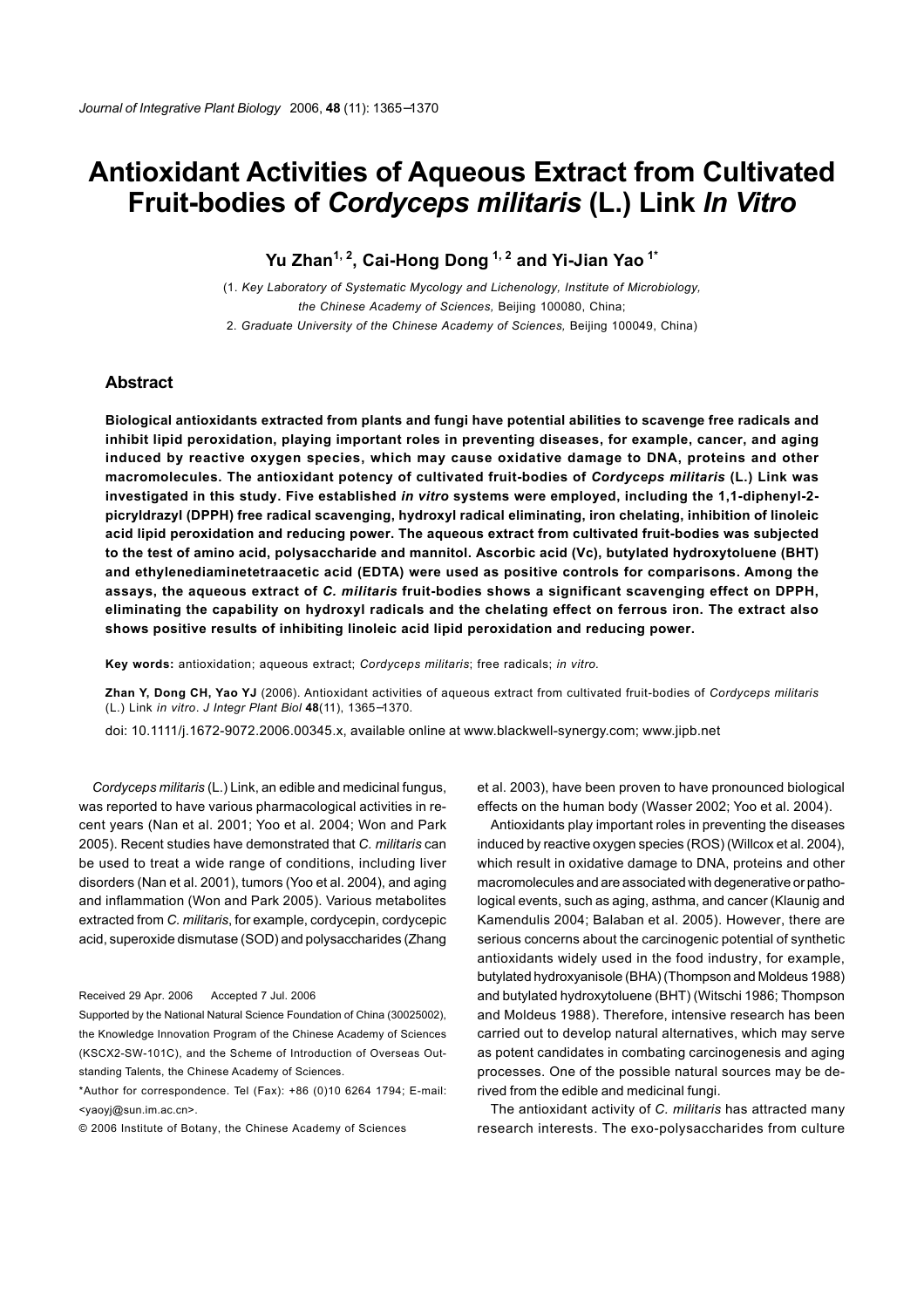liquid of *C. militaris* were reported to have moderate anti-oxidative effects for lard (Li and Xu 1997). The antioxidant activity of aqueous extract from cultivated *C. militaris* has also been found to scavenge hydroxyl and superoxide anion radicals (Shen and Shen 2001). There has been no report on the scavenging effect on DPPH, metal chelating and reducing power of the extract from *C. militaris* so far. However, a direct correlation between antioxidant activity and metal chelating and also reducing power has been reported for extracts from some plants and fungi, for example, *Coleus aromaticus* Benth. (Kumaran and Joel Karunakaran, 2006) and *Antrodia camphorata* (M. Zhang et C.H. Su) Sheng H. Wu, Ryvarden et T. T. Chang (Mau et al. 2004). Due to the increasing interest in using natural antioxidants to scavenge the ROS, there is a need to obtain an overall assessment of the antioxidant activities of the extract from fruit-bodies of *C. militairs*, which can now be cultivated in large scales.

In the present study, the antioxidant activities of the hot water extract from cultivated fruit-bodies of *C. militaris* were investigated *in vitro* and evaluated by the scavenging abilities on DPPH and hydryoxyl radicals, the chelating ability on ferrous ions, the reducing power and the inhibition of linoleic acid peroxidation.

## **Results**

## **Contents of amino acids in the raw powder, and polysaccharides and mannitol of hot water extracts from cultivated fruit-bodies of** *C. militaris*

Seventeen amino acids with the total percentage of 29.89% were found in the raw power of *C. militaris* fruit-bodies, in which all kinds of essential amino acids occurred except tryptophan (Table 1). The extract with 5.14 mg/mL polysaccharides and 1.67 mg/mL mannitol, i.e. 12.86% polysaccharides and 4.18% mannitol in the raw powder, was used in further study to determine the antioxidant activities.

#### **Scavenging effect on DPPH radicals**

DPPH radical scavenging activity of the extract was evident at all of the tested concentrations (Figure 1). The scavenging effect increased with the increasing concentrations from 0.5– 5.0 mg/mL and at concentrations of 5.0–9.0 mg/mL, it was found to be over 80%, significantly higher than that of ascorbic acid at the same concentration.

#### **Scavenging effect on hydroxyl radicals**

As shown in Figure 2, the extract from fruit-bodies of *C. militaris* had scavenging activity toward hydroxyl radicals in a

**Table 1.** Contents of amino acids from cultivated fruit-bodies of *Cordyceps militaris*

| Amino acid          | Content (mg/g) <sup>a</sup> |
|---------------------|-----------------------------|
| Threonine           | 20.91                       |
| Valine              | 9.68                        |
| Methionine          | 2.63                        |
| Isoleucine          | 49.65                       |
| Leucine             | 11.30                       |
| Phenylalanine       | 10.07                       |
| Lysine              | 16.81                       |
| Histidine           | 7.68                        |
| Tryptophan          | <b>ND</b>                   |
| Hydroxyproline      | <b>ND</b>                   |
| Tyrosine            | 11.82                       |
| Taurine             | 0                           |
| Aspartic acid       | 26.48                       |
| Serine              | 16.39                       |
| Glutamic acid       | 30.25                       |
| Glycine             | 12.07                       |
| Alanine             | 19.58                       |
| γ-Aminobutyric acid | 10.22                       |
| NH <sub>3</sub>     | 0                           |
| Arginine            | 26.53                       |
| Proline             | 16.84                       |
| Cysteine            | 0                           |
| Total               | 298.91                      |

<sup>a</sup>The weight (mg) of amino acid in every gram of raw powder. ND, not detectable.



**Figure 1.** The scavenging ability on 1,1-diphenyl-2-picryldrazyl (DPPH) radicals of the extract from cultivated fruit-bodies of *Cordyceps militaris*.

dose-dependent manner. The scavenging activity was relatively lower than that of BHT within a concentration range of 0.1–8.0 mg/mL. However, it exceeded BHT at a higher concentration (10.0 mg/mL) where the scavenging activity of BHT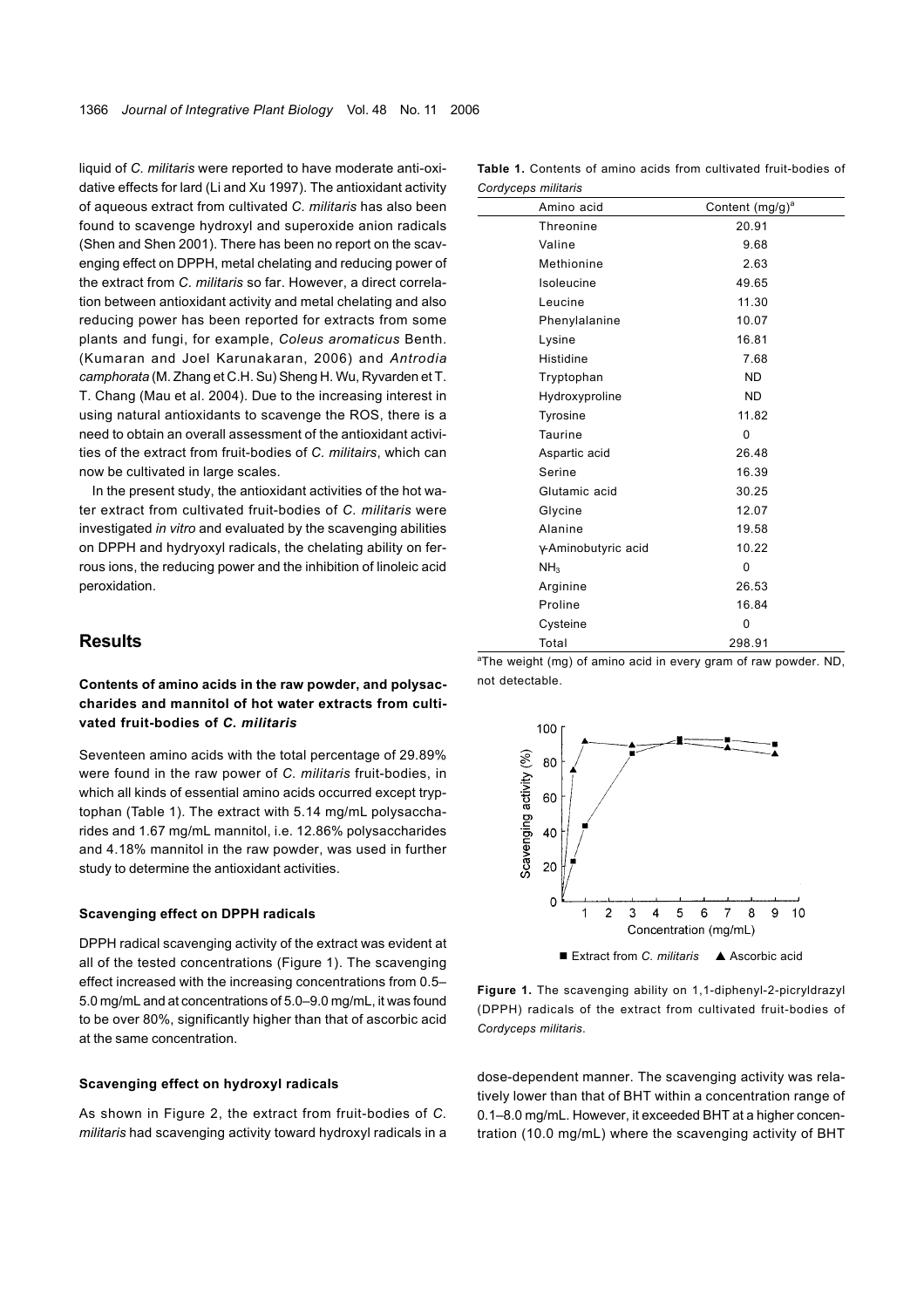decreased.

#### **Fe2+ chelating activity**

The extract showed a moderate ability of ferrous ion chelating and reached 66% at a concentration of 8.0 mg/mL (Figure 3) and slightly decreased as the concentration increased. EDTA showed a better chelating ability at all the tested concentrations.

#### **Reducing power**

The reducing power of the extract from *C. militaris* was shown in Figure 4. Like the other antioxidant activities, the reductive potential of the extract exhibited a dose-dependent activity within a concentration range of 1.0–8.0 mg/mL and a slight decrease at the concentration of 10.0 mg/mL.



■ Extract from *C. militaris* ▲ Butylated hydroxytoluene (BHT)

**Figure 2.** The scavenging ability on hydroxyl radicals of the extract from cultivated fruit-bodies of *Cordyceps militaris*.



**Figure 3.** The Fe<sup>2+</sup> chelating activity of the extract from fruit-bodies of *Cordyceps militaris*.

## **Antioxidant activity on linoleic acid peroxidation**

The inhibition of peroxidation of *C. militaris* in the linoleic acid system was moderate at all of the tested concentrations but lower than that of ascorbic acid (Figure 5). The scavenging effect increased with the increasing concentration up to a certain extent (7.0 mg/mL) and then decreased with further concentration increase.

## **Discussion**

There are numerous methods and modifications for evaluation of antioxidant activity of a compound. A single method may not provide a comprehensive picture of the antioxidant profile of a studied sample. As in Dong and Yao (2006, unpublished data), the antioxidant properties of hot water extract from fruit-bodies



Figure 4. The reducing power of the extract from cultivated fruitbodies of *Cordyceps militaris*.



**Figure 5.** Effects of the extract from cultivated fruit-bodies of *Cordyceps militaris* on linoleic acid peroxidation.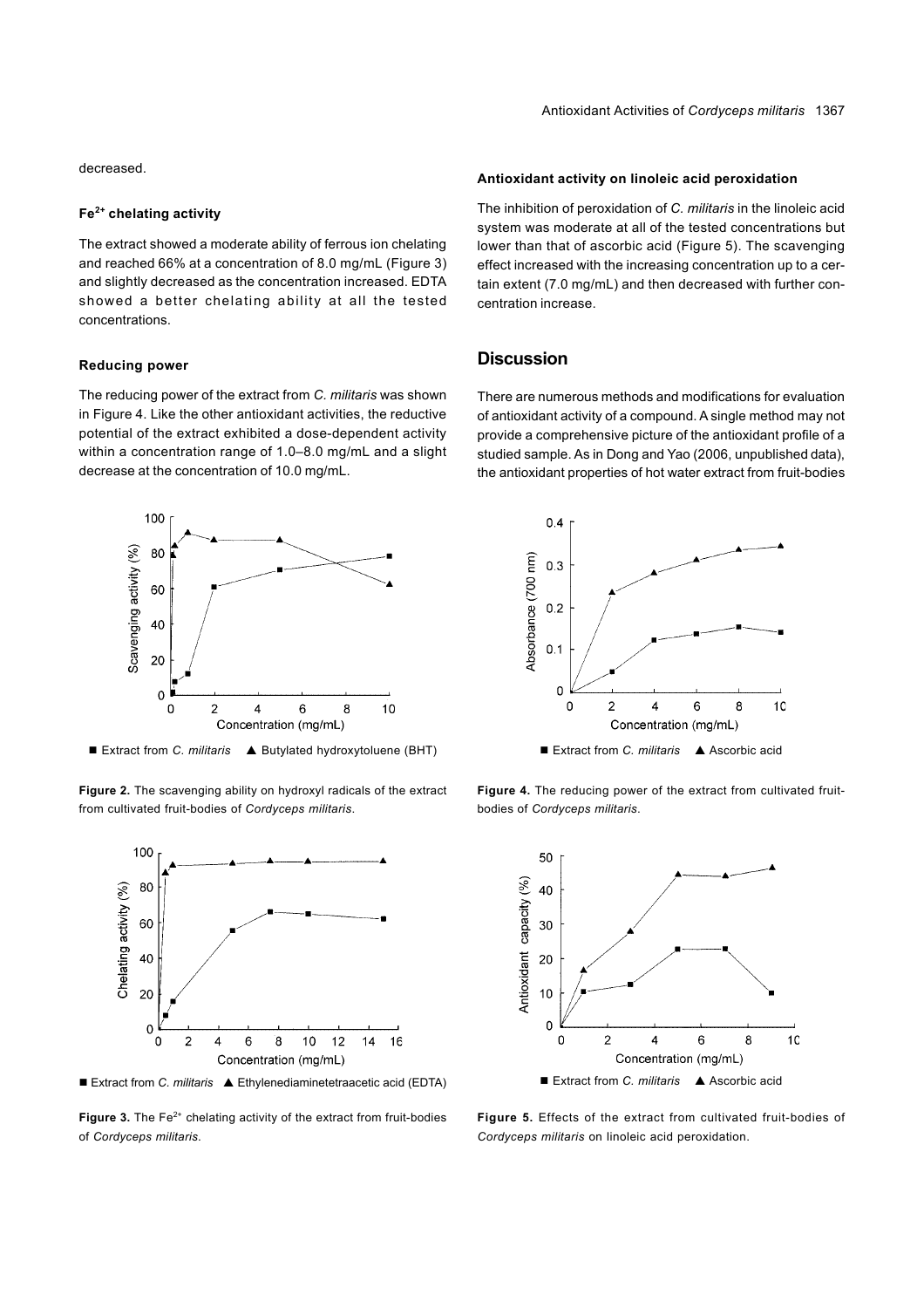of *C. militaris* was evaluated by using a range of testing systems in the present study and the results suggested that the extract had direct and potent antioxidant activities.

One of the quick methods to evaluate antioxidant activity is the scavenging activity on DPPH, a stable free radical and widely used index (Mokbel and Hashinaga 2006). The hot water extract from cultivated fruit-bodies of *C. militaris* showed stronger DPPH scavenging ability at the concentration over 5.0 mg/mL than that of ascorbic acid, a well-known antioxidant (Figure 1). Further, the scavenging ability of the extract reached more than 80% from the concentration of 3.0 mg/mL. Apparently, it is a promising resource for natural antioxidants.

The hot water extract of cultivated fruit-bodies of *C. militaris* was also reported to be effective on the scavenging hydroxyl radicals (Shen and Shen 2001). The extraction in hot water of 95 °C for 30 min was adopted by Shen and Shen (2001), and their results showed 76% of the highest scavenging ability of hydroxyl radicals at the final concentration of 3.67 g/L (sample/ water). However, the extract method in the present study was 95–100 °C for 2 h, repeated three times, and the scavenging ability of the extract reached 77% (Figure 2) at the concentration of 0.1 mL of 10.0 mg/mL (sample/water) sample in the 3 mL reaction system (equivalent to a final concentration of 0.33 g/L). The longer extraction period, coupled with repetition, is apparently more effective than the shorter and single extraction for aqueous extraction of antioxidant active compounds from fruit-bodies of *C. militaris*.

For the iron chelating, the reducing power and the inhibition of linoleic peroxidation, the extract from cultivated fruit-bodies of *C. militaris* showed moderate abilities (Figures 3−5), although comparatively lower than that of the commercial antioxidants at the same concentrations. However, in considering the overall antioxidant activity, the extract can still be a useful bioactive material and purification of the extract may lead to better abilities.

 The antioxidant activities of the extract from cultivated fruitbodies of *C. militaris* in the assays performed in this study prompt the possible uses of the cultivated *C. militaris* to meet the needs of the natural antioxidant sources for human health. The fruit-bodies of the fungus are now readily available in quantity as the species can now be cultivated in large scales, providing sufficient raw material.

# **Materials and Methods**

#### **Cultivation of fruit-bodies of** *Cordyceps militaris* **(L.) Link**

The strain of *C. militaris* was originally isolated by the first author in 2004 and maintained on potato dextrose agar (PDA) at 4 °C. For the strain identification, the Internal Transcribed Spacer (ITS1-5.8S-ITS2) of nuclear rDNA was amplified and

510 bp of the fragment were obtained from DNA sequencing. The sequence was compared with a data set for identification of *Cordyceps* species generated in this laboratory and the identity of the strain was verified both morphologically and molecularly.

For cultivation, the strain of *C. militaris* was incubated on PDA medium at 20 °C for 10 d in a Petri dish, and then transferred to the seed culture medium, potato dextrose liquid medium, by punching out 5 mm diameter of the agar plate culture with a sterilized cutter. The seed cultures were grown in a 500 mL flask containing 150 mL of potato dextrose liquid medium at 20 °C on a rotary shaker incubator at 150 r/min for 3 d. The cultivation was performed in 250-mL glass bottle each with solid culture medium. The fruit-bodies of *C. militaris* were harvested after 70 d of cultivation and dried in an oven at 45 ºC to constant weight.

#### **Chemicals**

Ferrozine, 2-deoxyribose, 1,1-diphenyl-2-picrylhydrazyl (DPPH) and linoleic acid (Analytical grade) were purchased from Sigma-Aldrich (Steinheim, Germany); butylated hydroxytoluene (BHT, Chemical grade) from China National Pharmaceutical Group Shanghai Chemical Reagents Company (Shanghai, China); ethylenediamine tetra-acetic acid (EDTA, Purity > 99.0%) from Amresco (Ohio, USA); sodium acetate trihydrate (Analytical grade), acetic acid (Analytical grade), hydrogen peroxide (H<sub>2</sub>O<sub>2</sub>), trichloroacetic acid (TCA, Analytical grade) and ascorbic acid (Analytical grade) from Beijing Chemical Reagents Company (Beijing, China); and thiobarbituric acid (TBA, Purity > 98.0%) from Acros Organics (Geel, Belgium); Mannitol (Analytical grade) from Shanghai Zhengxiang Science and Technology Company (Shanghai, China).

## **Preparation of the extract from cultivated fruit-bodies of** *C. militaris*

After the fruit-bodies of *C. militaris* were dried to consistent weight at 45 °C, they were weighed and ground into a fine powder. Raw powder (10.0 g) was extracted with 200 mL distilled water at 95–100 °C for 2 h and repeated three times. The filtrate was collected after vacuum filtration and adjusted to a final volume of 250.0 mL. The extract at the concentration of 40.0 mg/mL (sample/distilled water) was stored in the dark at 4 °C before use.

## **Determination of amino acid, polysaccharide and mannitol contents of cultivated fruit-bodies of** *C. militaris*

As a quality control of the fungal material used in the assays, the contents of amino acids in the raw powder, and the polysaccharide and mannitol contents in raw extract were determined.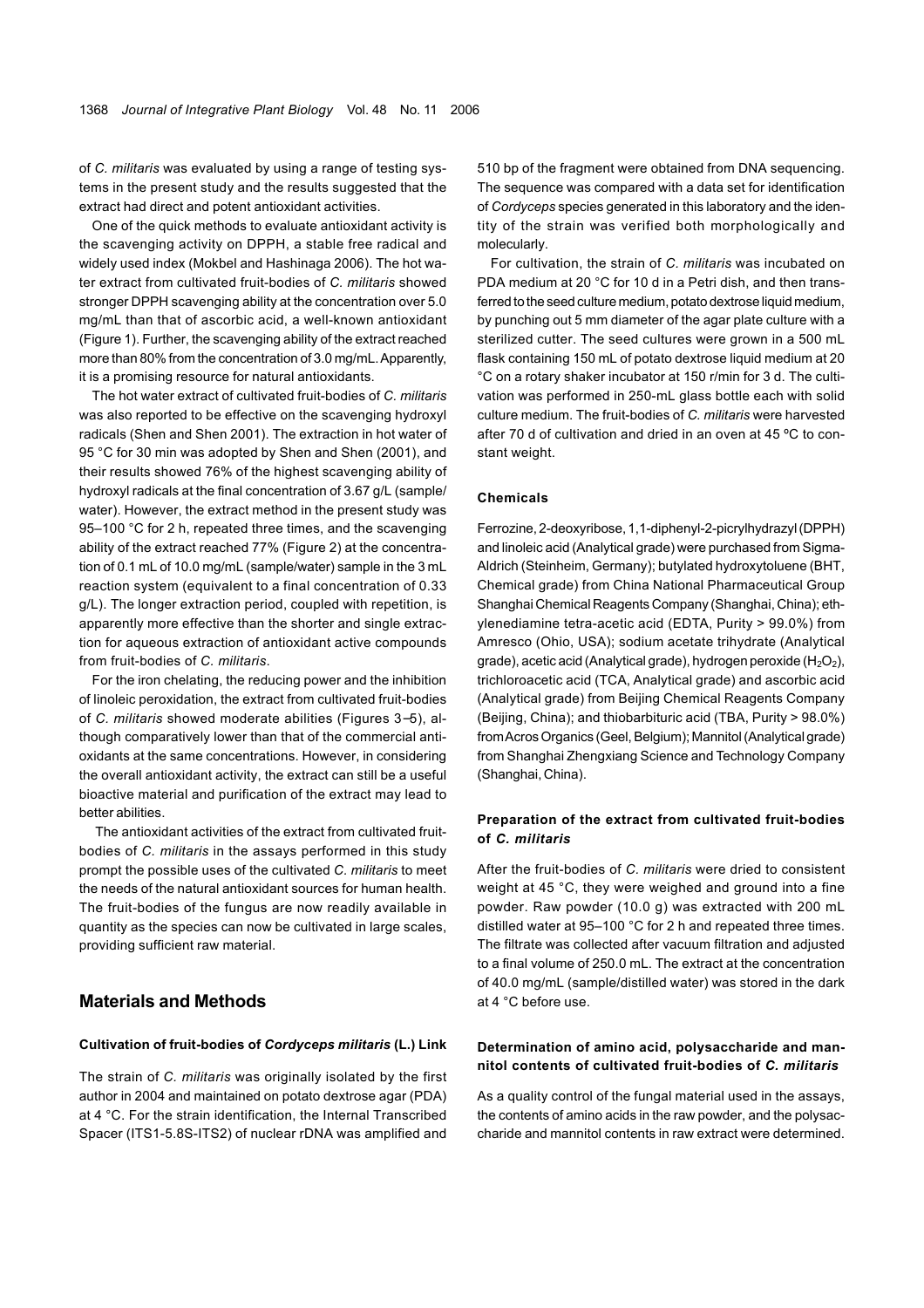Determination of amino acids in the raw power of fruit-bodies of *C. militaris* was conducted using a NEC 835–50 Automatic Amino Acid Analyser (NEC Japan) at the Medical College of Peking University (Beijing, China). The polysaccharide contents in extracts were determined using the phenol-sulfuric acid method (Dubois et al. 1956), and the mannitol contents by the colorimetric method (Li et al. 1999) with some modifications. In brief, for the contents of mannitol, 1 mL of the solution containing 0.04 mL of extract and 1 mL of sodium periodate (0.015 mol/L) were mixed. After 10 min, 2 mL of rhamnose (0.1%) and 4 mL of fresh Nash reagent (2 mol/L ammonium acetate mixed with 2 mL acetic acid and 2 mL acetyl acetone) were added to the mixture, which was placed in a water bath at 53 °C for 15 min. The absorbance was measured at a wavelength of 412 nm on a Unico-2100 spectrophotometer (Shanghai, China). A blank test was prepared by substituting distilled water for the extract solution. A standard curve was prepared using a mannitol standard. One millilitre of solution containing up to 50  $\mu$ g/ mL of mannitol was determined by the above method and the mannitol content of samples was calculated by the linear regression equation from the standard curve.

#### **Scavenging effect on DPPH radicals**

The scavenging effect of aqueous extract from *C. militaris* on DPPH radicals was determined by the method of Blois (1958) with some modifications. An acetate buffer (0.05 mol/L, pH 5.5) and solution of DPPH in ethanol (0.50 mmol/L) were prepared. The extract (0.5−9.0 mg/mL) of 1.0 mL was mixed with 2.0 mL of acetate buffer, 1.0 mL of absolute ethanol and 1.0 mL of DPPH solution. The mixture was shaken immediately after adding DPPH and allowed to stand at room temperature in the dark for 30 min. The decrease in absorbance at 517 nm was then measured using a spectrophotometer (UNICO 2100, Shanghai China). Ascorbic acid was used as a positive control, distilled water in place of extract or ascorbic acid was used as a blank, and the sample solution without adding DPPH was used as a sample blank. The radical scavenging activity was measured as a decrease in the absorbance of DPPH and was calculated using the following equation, with Ab, As and Asb as the absorbance at 517 nm of DPPH of the blank, extract or control, and sample blank respectively.

Scavenging activity (%) = 
$$
\frac{Ab - (As - Asb)}{Ab} \times 100
$$
 (1)

#### **Scavenging effect on hydroxyl radicals**

Scavenging effect on hydroxyl radicals was studied following the method of Halliwell et al. (1987). The 1.0 mL reaction mixture containing 0.4 mL of sodium phosphate buffer (20.00 mmol/L, pH 7.4), 0.1 mL of extract (at concentrations of 0.1–10.0 mg/mL), 0.1 mL of deoxyribose (60.00 mmol/L), 0.1 mL of hydrogen

peroxide (10.00 mmol/L), 0.1 mL of ferric chloride (1.00 mmol/L), 0.1 mL of EDTA (1.04 mmol/L) and 0.1 mL of ascorbic acid (2.00 mmol/L), was incubated at 37 °C for 1 h. Solutions of ferric chloride and ascorbic acid were made up immediately before use in deaerated water. The reaction was stopped by adding 1.0 mL of TBA (1%) and 1.0 mL of TCA (2.8%). The mixture was then boiled for 15 min, cooled in ice, and then measured for the absorbance at 532 nm. BHT was used as a positive control. The radical scavenging activity was calculated using the equation mentioned in the above section on scavenging effect on DPPH radicals, where Ab, As and Asb are the absorbances at 532 nm of the blank, extract or BHT, and sample blank respectively.

#### **Ferrous ion chelating activity assay**

The chelating activity of the extract on ferrous ion was carried out following the method described byDecker and Welch (1990). The 1.0 mL extract (0.1–15.0 mg/mL) was mixed with 3.7 mL of deionised water and then the mixture was reacted with 0.1 mL of ferrous chloride (2.00 mmol/L) and 0.2 mL of ferrozine (5.00 mmol/L) for 20 min. The absorbance at 562 nm was determined. EDTA was used as positive control and chelating activity on ferrous ion was calculated as the following equation with Ab as the absorbance of the blank without extract or EDTA and As as the absorbance in the presence of the extract or EDTA.

$$
Inhibition (%) = \frac{Ab - As}{Ab} \times 100 \tag{2}
$$

#### **Measurement of reducing power**

The reducing power of the extract was measured as reported by Yen and Chen (1995) with some modification. The extract (2.0–10.0 mg/mL) of 1.0 mL in 2.5 mL of phosphate buffer (0.20 mol/L, pH 6.6) was added to 2.5 mL of potassium ferricyanide (10 mg/mL), and the mixture was incubated at 50 °C for 20 min. After 2.5 mL TCA (10.0 mg/mL) was added, the mixture was centrifuged at 1 160*g* for 10 min, and then 2.5 mL of the supernatant was mixed with 2.5 mL of deionized water and 0.5 mL of ferric chloride (1.0 mg/mL). Ascorbic acid was used as a control. The absorbance was then measured at 700 nm against a blank in the spectrophotometer. A higher absorbance of the reaction mixture indicates a higher reducing power.

#### **Antioxidant activity in a linoleic acid system**

The thiocyanate method was used to determine the antioxidant capacity of the extract on inhibition of linoleic acid peroxidation (Chang et al. 2002). Linoleic acid emulsion was prepared with linoleic acid (0.280 4 g) and Tween 20 (0.280 4 g) in 50 mL of phosphate buffer (0.20 mol/L, pH 7.0). A reaction solution,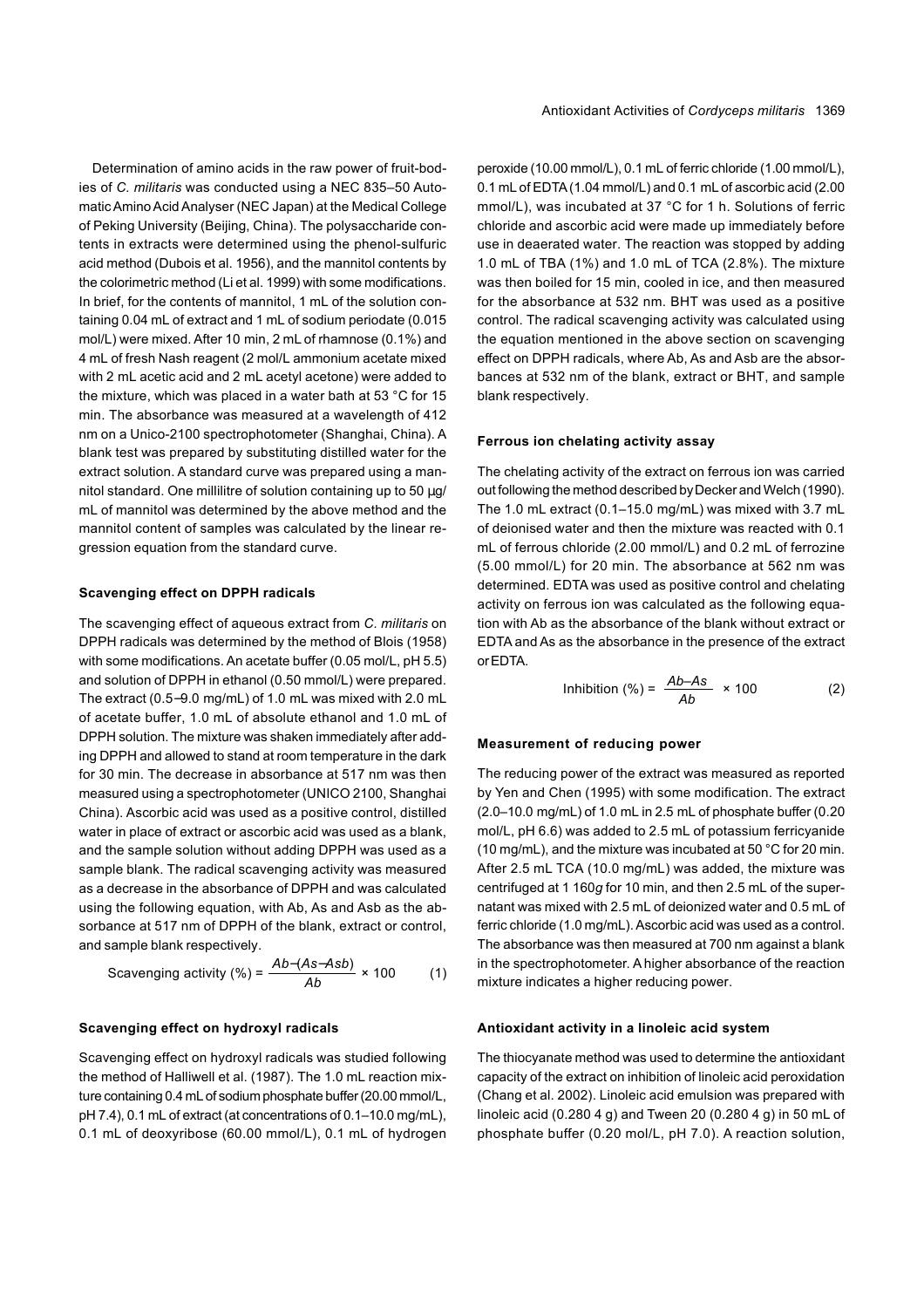containing 0.5 mL of extract (1.0–9.0 mg/mL), 2.5 mL of linoleic acid emulsion and 2.0 mL of phosphate buffer (0.20 mol/L, pH 7.0) were mixed with a homogeniser. The reaction mixture was incubated at 60 °C in the dark to accelerate the oxidation process for 8 h. To 4.5 mL of ethanol (75%), 0.2 mL of ammonium thiocyanate solution (300 g/L), 0.1 mL of the sample solution and 0.2 mL of the ferrous chloride solution (20.0 mmol/L in hydrochloric acid) were added in sequence. The solution was stirred for 3 min and its absorption value at 500 nm was taken as the peroxide value. The inhibition of ascorbic acid on linoleic acid peroxidation was also assayed at the same concentration for comparison. The solution without adding extract or ascorbic acid was used as blank. All the tests were performed in triplicate.

Inhibition effect in the linoleic acid system was calculated using the same equation given in the section on ferrous ion chelating activity assay above, where Ab is the absorbance of the blank and As is the absorbance of the aqueous extract or ascorbic acid at 500 nm.

## **References**

- **Balaban RS, Nemoto S, Finkel T** (2005). Mitochondria, oxidants and aging. *Cell* **120**, 483−495.
- **Blois MS** (1958). Antioxidants determination by the use of a stable free radical. *Nature* **181**, 1199−1120.
- **Chang LW, Yen WJ, Huang SC, Duh PD** (2002). Antioxidant activity of sesame coat. *Food Chem* **78**, 347−354.
- **Decker EA, Welch B** (1990). Role of ferritin as a lipid oxidation catalyst in muscle food. *J Agr Food Chem* **38**, 674−677.
- **Dubois M, Gilles KA, Hamilton JK, Rebers PA, Smith F** (1956). Colorimetric method for determination of sugars and related substances. *Anal Chem* **28**, 350−356.
- **Halliwell B, Gutteridge JMC, Arugma OI** (1987). The deoxyribose method: A simple "Test-Tube" assay for determination of rate constants for reactions of hydroxyl radicals. *Anal Biochem* **165**, 215−219.
- **Klaunig JE, Kamendulis LM** (2004). The role of oxidative stress in carcinogenesis. *Annu Rev Pharmacol* **44**, 239−267.
- **Kumaran A, Joel Karunakaran R** (2006). Antioxidant and free radical scavenging activity of an aqueous extract of *Coleus aromaticus*. *Food Chem* **97**, 109−114.
- **Li XQ, Bao TT, Wang Y** (1999). Determination of mannitol in

*Cordyceps sinensis* by colorimetric method. *Chin Tradit Herb Drugs* **30**, 19−21 (in Chinese with an English abstract).

- **Li X, Xu L** (1997). Studies on exopolysaccharide (EPS) fermentation by *Cordyceps militaris*, and its physical and chemical properties and antioxidation. *J Microbiol* **17**, 13−17 (in Chinese with an English abstract).
- **Mau JL, Huang PN, Huang SJ, Chen CC** (2004). Antioxidant properties of methanolix extracts from two kinds of *Antrodia camphorata* mycelia. *Food Chem* **86**, 25−31.
- **Mokbel MS, Hashinaga F** (2006). Evaluation of the antioxidant activity of extracts from buntan (*Citrus grandis* Osbeck) fruit tissues. *Food Chem* **94**, 529−534.
- **Nan JX, Park EJ, Yang BK, Song CH, Ko G, Sohn DH** (2001). Antifibrotic effect of extracellular biopolymer from submerged mycelial cultures of *Cordyceps militaris* on liver fibrosis induced by bile duct ligation and scission in rats. *Arch Pharm Res* **24**, 327−332.
- **Shen QY, Shen QY** (2001). Study on the resisting oxygen free radical and hydroxyl free radical effect of *Cordyceps militaris*. *Guihaia* **21**, 252−254 (in Chinese with an English abstract).
- **Thompson D, Moldeus P** (1988). Cytotoxicity of butylated hydroxyanisole and butylated hydroxytoluene in isolated rat hepatocytes. *Biochem Pharmacol* **37**, 2201−2207.
- **Wasser SP** (2002). Medicinal mushrooms as a source of antitumor and immunomodulating polysaccharides. *Appl Microbiol Biotechnol* **60**, 258−274.
- **Willcox JK, Ash SL, Catignani GL** (2004). Antioxidants and prevention of chronic disease. *Crit Rev Food Sci* **44**, 275−295.
- **Witschi HP** (1986). Enhanced tumour development by butylated hydroxytoluene (BHT) in the liver, lung and gastro-intestinal tract. *Food Chem Toxicol* **24**, 1127−1130.
- **Won SY, Park EH** (2005). Anti-inflammatory and related pharmacological activities of cultured mycelia and fruiting bodies of *Cordyceps militaris*. *J Ethnopharmacol* **96**, 555−561.
- Yen GC, Chen HY (1995). Antioxidant activity of various tea extract in relation to their antimutagenicity. *J Agr Food Chem* **43**, 27− 32.
- **Yoo HS, Shin JW, Cho JH, Son CG, Lee YW, Park SY et al.** (2004). Effects of *Cordyceps militaris* extract on angiogenesis and tumor growth. *Acta Pharmacol Sin* **25**, 657−665.
- **Zhang P, Zhu SJ, Qian DS, Jiang N, Li JJ** (2003). Functional components and the analysis of health function of *Cordyceps militaris*. *Jiangsu Agr Sci* (6), 105−107 (in Chinese with an English abstract).

(Managing editor: Wei Wang)